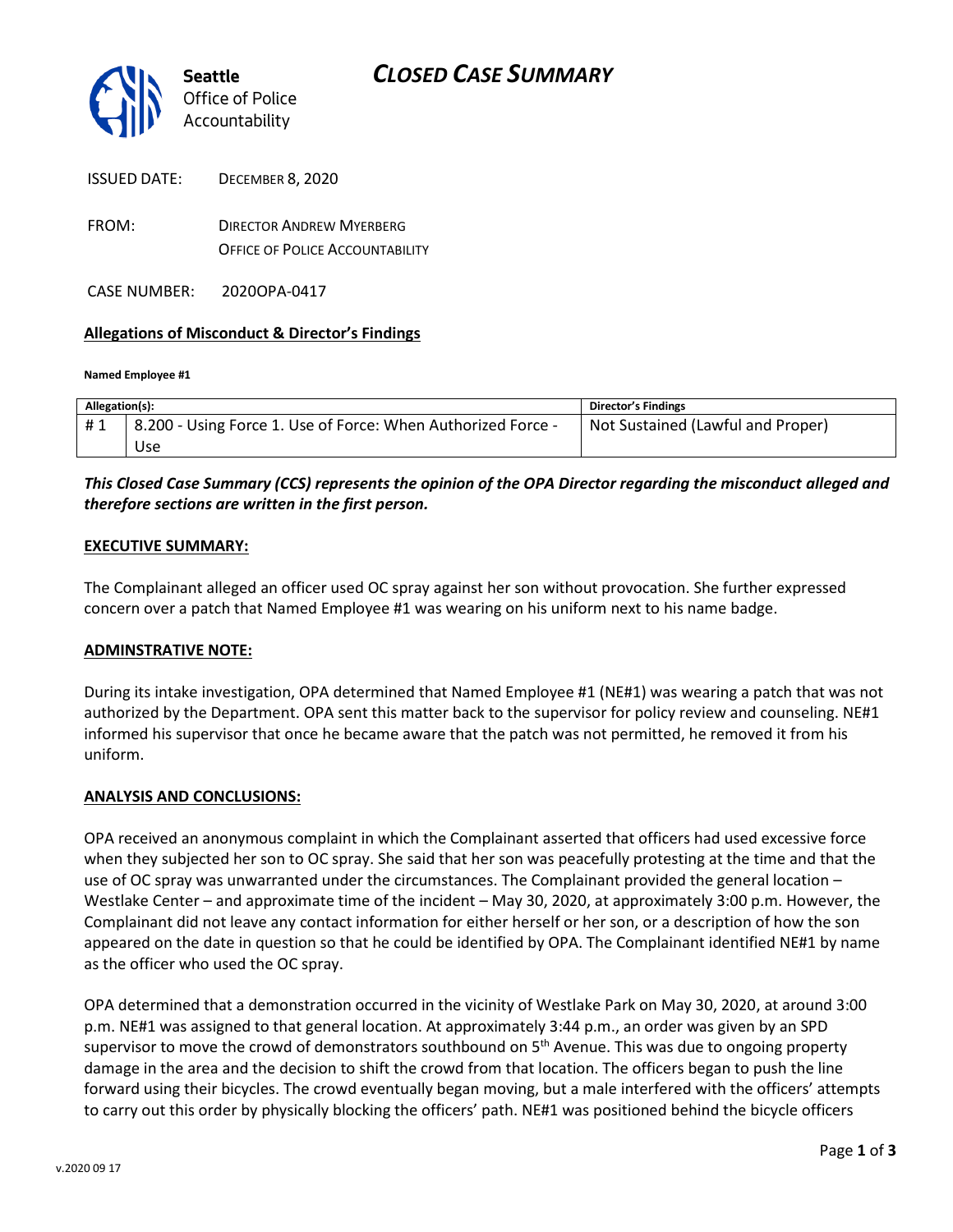# *CLOSED CASE SUMMARY*



*Office of Police Accountability*

OPA CASE NUMBER: 2020OPA-0417

effectuating the mobile fence line. The male was standing in front of the bicycle officers, refusing to move, and pushing back against officers. After observing the male's non-compliance, his blocking of the officers from achieving their goal of moving the line, and his pushing back against them, NE#1 made the decision to use OC spray to move the male back. At the time OC spray was deployed, an individual – who may have been the male – pushed into officers. This caused a bicycle officer and NE#1 to fall to the ground. The male ultimately moved into the crowd and the officers were able to push the demonstrators back. At a later point, the male was located and taken into custody. At that time, one of the arresting officers provided the male with medical attention by pouring water on his eyes and face. As indicated above, OPA was not able to conclusively establish that the male is the Complainant's son.

## **Named Employee #1 - Allegation #1 8.200 – Using Force** *1. Use of Force: When Authorized*

SPD Policy 8.200(1) requires that force used by officers be reasonable, necessary, and proportional. Officers shall only use "objectively reasonable force, proportional to the threat or urgency of the situation, when necessary, to achieve a law-enforcement objective." Whether force is reasonable depends "on the totality of the circumstances" known to the officers at the time of the force and must be balanced against "the rights of the subject, in light of the circumstances surrounding the event." (SPD Policy 8.050.) The policy lists a number of factors that should be weighed when evaluating reasonableness. (*See id*.) Force is necessary where "no reasonably effective alternative to the use of force appeared to exist" and "the amount of force used was reasonable to effect the lawful purpose intended." (*Id*.) Lastly, the force used must be proportional to the threat posed to the officer. (*Id*.)

As discussed above, OPA was not provided with contact information for the Complainant or her son or, for that matter, a description of what the son was wearing on the date in question. Accordingly, OPA cannot conclusively determine that the male referenced above is the son. While this is certainly possible, it is also possible that the son was another individual in the crowd.

With regard to the force used on the male, OPA finds that it was consistent with policy. At the time, the officers were allowed to move the crowd away from that area. This was a permissible time, place, and manner restriction that was not based on the nature of the articulated speech, but because of property damage that was ongoing and the responsive decision by SPD to shift the crowd from that location. While many members of the crowd did move back, a number did not, including the male. Indeed, BWV captured a male (who OPA could not identify) exhorting other demonstrators to link arms. The BWV also indicated that the male who is the subject of the force directly obstructed the officers attempts to move the crowd back, including physically pushing back against the officers. Given this and the totality of the circumstances, force was reasonable to ensure that the crowd could be moved.

With regard to the specific force used – a deployment of OC spray – OPA finds that it was necessary. Once the decision was made to use force, the only other option available to NE#1 would have been to go hands-on with the male. This could have subjected both NE#1 and the male to an even higher risk of harm and could have resulted in sparking physical altercations between other demonstrators and officers. As such, this was not a reasonable alternative in OPA's perspective. The use of OC spray was targeted solely towards the male to prevent his continued non-compliance, and other people in the crowd did not appear to be affected. In this respect, the force was of a reasonable degree.

Lastly, NE#1's single two-to-three second burst of OC spray to move the male away from the police line was proportional under the circumstances. This was due both to the male's active non-compliance and pushing back at